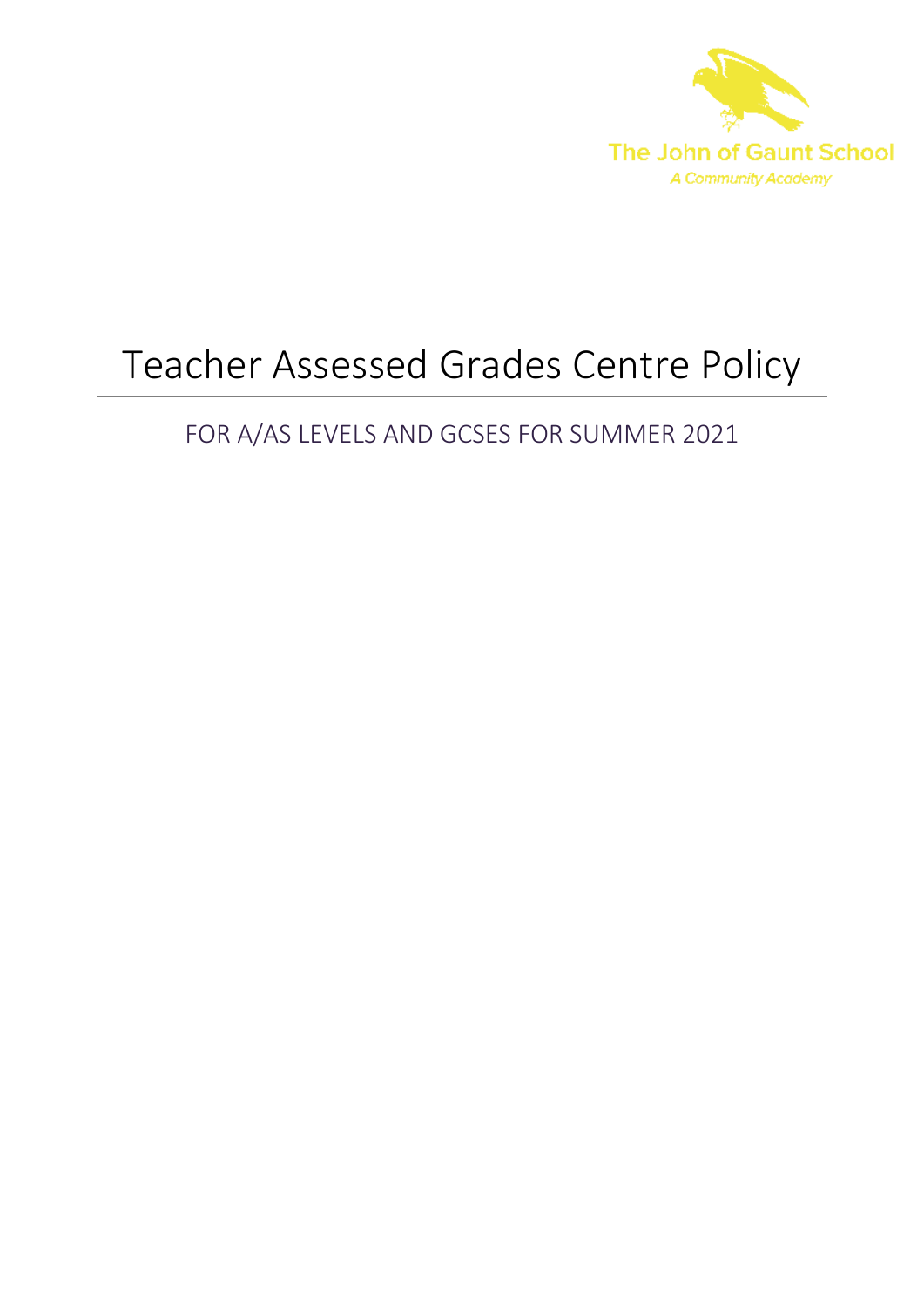Centre Policy for determining teacher assessed grades – summer 2021: The John of Gaunt School

## Statement of intent

This section outlines the purpose of this document in relation to our centre.

| <b>Statement of Intent</b>                                                                                                                                                                                                                                                                                                      |  |
|---------------------------------------------------------------------------------------------------------------------------------------------------------------------------------------------------------------------------------------------------------------------------------------------------------------------------------|--|
| This section provides details of the purpose of this document, as appropriate to our                                                                                                                                                                                                                                            |  |
| centre:                                                                                                                                                                                                                                                                                                                         |  |
|                                                                                                                                                                                                                                                                                                                                 |  |
| The purpose of this policy is:                                                                                                                                                                                                                                                                                                  |  |
| To ensure that teacher assessed grades are determined fairly, consistently, free from bias<br>and effectively within and across departments.                                                                                                                                                                                    |  |
| To ensure the operation of effective processes with clear guidelines and support for staff.<br>$\bullet$<br>To ensure that all staff involved in the processes clearly understand their roles and<br>$\bullet$<br>responsibilities.                                                                                             |  |
| To support teachers to take evidence-based decisions in line with Joint Council for<br>Qualifications guidance.                                                                                                                                                                                                                 |  |
| To ensure the consideration of historical centre data from 2017-2019 in the process, and<br>$\bullet$<br>the appropriate decision making in respect of, teacher assessed grades.                                                                                                                                                |  |
| To support a high standard of internal quality assurance in the allocation of teacher<br>$\bullet$<br>assessed grades at both faculty and whole school level.                                                                                                                                                                   |  |
| To support our centre in meeting its obligations in relation to equality legislation.                                                                                                                                                                                                                                           |  |
| To ensure our centre meets all requirements set out by the Department of Education,<br>$\bullet$                                                                                                                                                                                                                                |  |
| Ofqual, the Joint Council for Qualifications and awarding organisations for Summer 2021<br>qualifications.                                                                                                                                                                                                                      |  |
| To ensure the process for communicating to candidates and their parents/carers how they<br>$\bullet$<br>will be assessed is clear, in order to give confidence and to ensure that students are given<br>the opportunity to raise any mitigating circumstances of the evidence being used prior to<br>the allocation of the TAG. |  |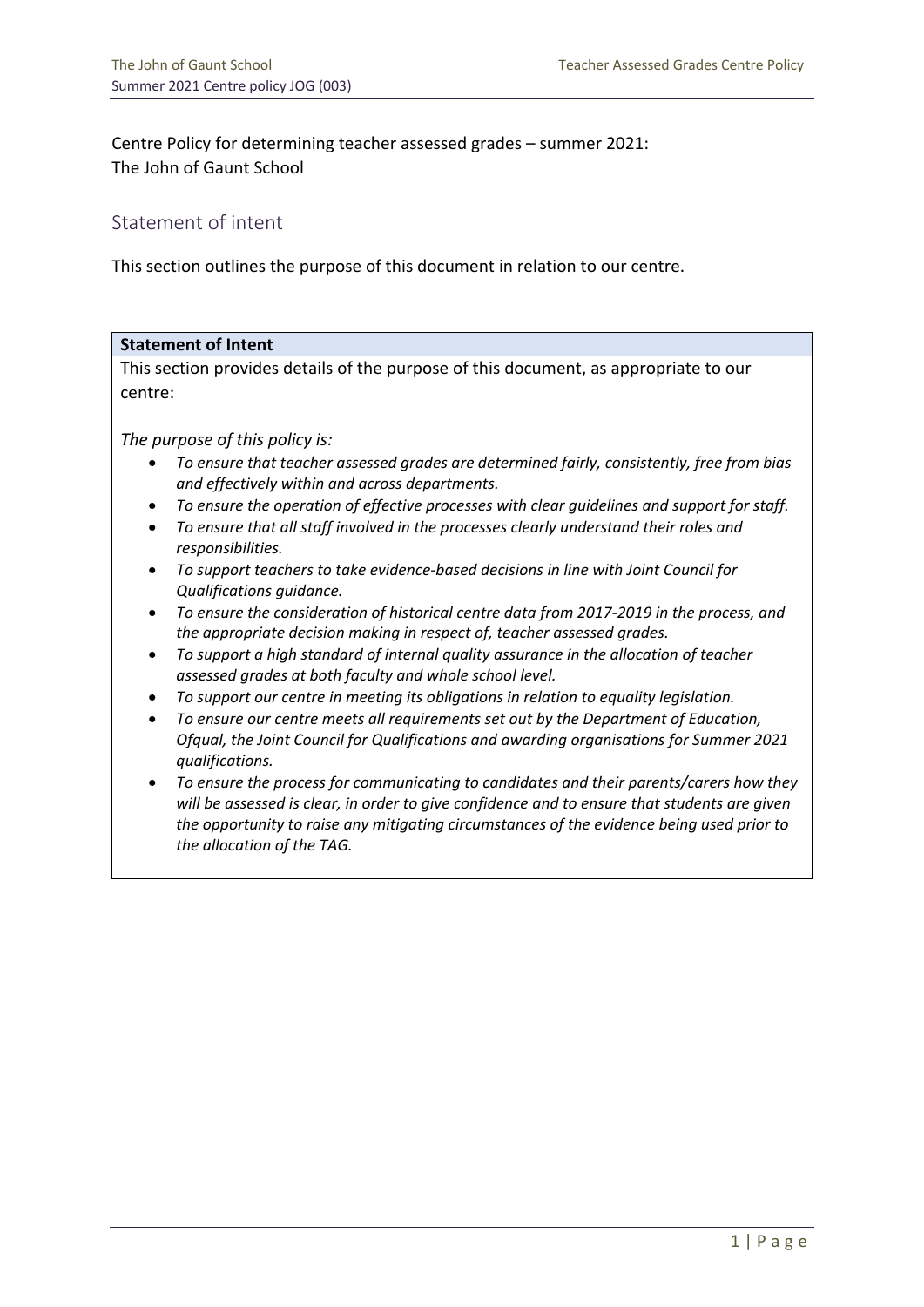## Roles and responsibilities

This section of our Centre Policy outlines the personnel in our centre who have specific roles and responsibilities in the process of determining teacher assessed grades this year.

#### **Roles and Responsibilities**

This section gives details of the roles and responsibilities within our centre:

#### *Head of Centre*

- *Our Head of Centre, Mr Paul Skipp, will be responsible for approving our policy for determining teacher assessed grades.*
- *Our Head of Centre has overall responsibility for The John of Gaunt School as an examinations centre and will ensure that clear roles and responsibilities of all staff are defined.*
- *Our Head of Centre will confirm that teacher assessed grade decisions represent the academic judgement made by teachers and that the checks in place ensure these align with the guidance on standards provided by awarding organisations.*
- *Our Head of Centre will ensure the schools eight step internal quality assurance process has been produced and signed-off in advance of results being submitted.*

#### *Senior Leadership Team and Heads of Department*

*Our Senior Leadership Team and Heads of Departments will:*

- *keep up-to-date with any JCQ, Ofqual and exam organisation updates and alterations.*
- *provide training and support to all staff.*
- *ensure clear communication of dates and deadlines of internal standardisation and awarding of TAGs*
- *support the Head of Centre in the quality assurance of the final teacher assessed grades.*
- *ensure an effective approach within and across departments and authenticating the preliminary outcome from single teacher subjects.*
- *be responsible for ensuring staff have a clear understanding of the internal and external quality assurance processes and their role within it.*
- *ensure that all teachers within their department make consistent judgements about student evidence in deriving a grade.*
- *ensure all staff conduct assessments under the appropriate levels of control with reference to guidance provided by the Joint Council for Qualifications.*
- *ensure teachers have the information required to make accurate and fair judgments.*
- *ensure that a Head of Department Checklist is referred to for each qualification that they are submitting.*
- *produce an Assessment Record for each subject cohort, that includes the nature of the assessment evidence being used, the level of control for assessments considered, and any other evidence that explains the determination of the final teacher assessed grades. Ensuring all subject teachers and students are aware of the evidence being used.*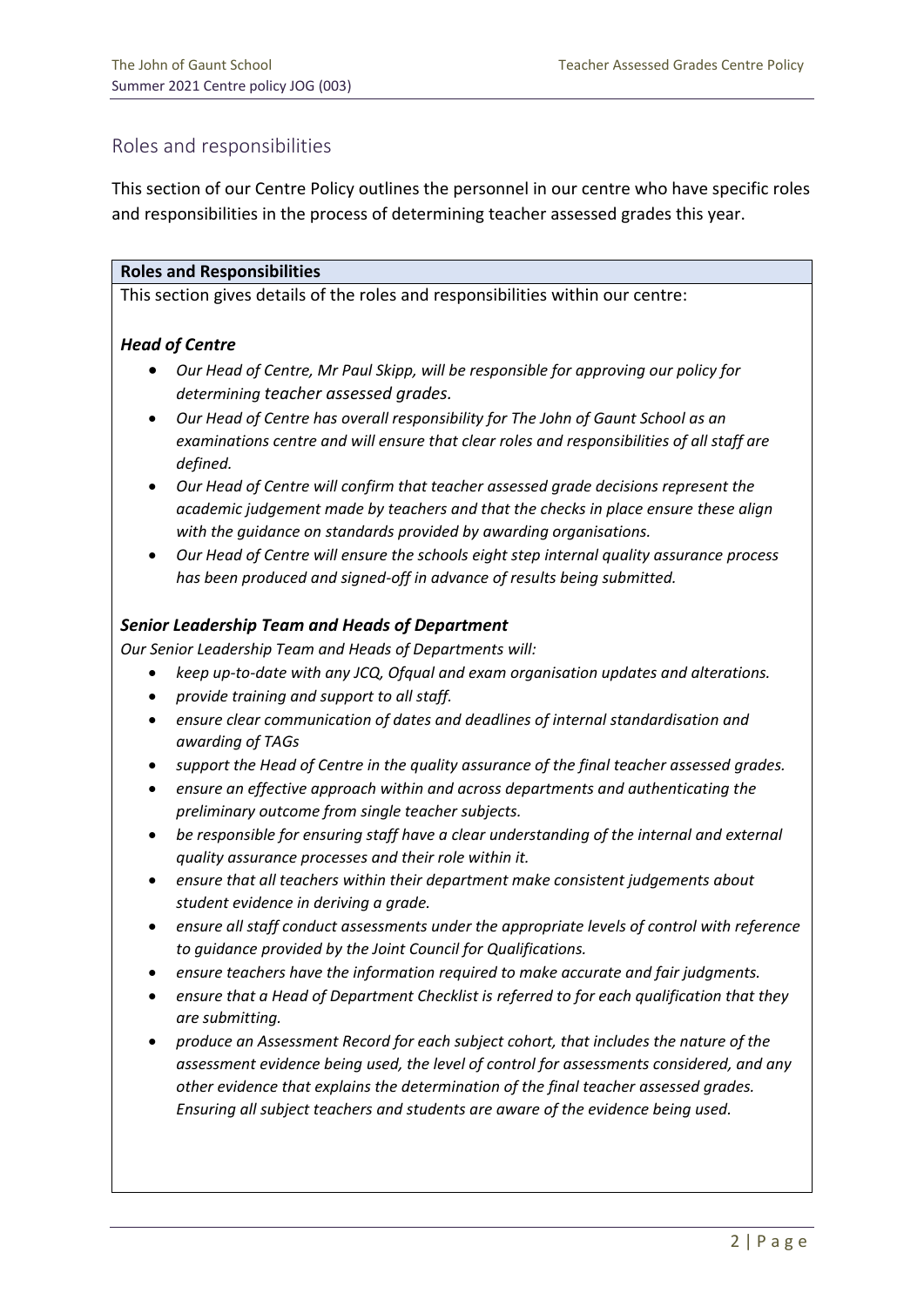#### *Teachers/ Specialist Teachers / SENCo*

*Our teachers, specialist teachers and SENCo will:*

- *all staff involved will ensure they read and considered the following documentation:*
	- o *JOG Summer 2021 Teacher Assessed Grades Centre Policy*
	- o *JOG Summer 2021 Teacher Assessed Grades Internal Quality Assurance document and timeline*
	- o *Guidance on the [Determination](https://www.jcq.org.uk/wp-content/uploads/2021/04/JCQ-Guidance-on-the-Determination-of-Grades-for-A-AS-Levels-and-GCSEs-Summer-2021.pdf) of Grades for A AS Levels and GCSEs Summer [2021,](https://www.jcq.org.uk/wp-content/uploads/2021/04/JCQ-Guidance-on-the-Determination-of-Grades-for-A-AS-Levels-and-GCSEs-Summer-2021.pdf) JC*Q, 26th March 2021
	- o *[Guidance: Information for heads of centre, heads of department and teachers on](https://www.gov.uk/government/publications/submission-of-teacher-assessed-grades-summer-2021-info-for-teachers/information-for-heads-of-centre-heads-of-department-and-teachers-on-the-submission-of-teacher-assessed-grades-summer-2021-html)  [the submission of teacher assessed grades: summer 2021,](https://www.gov.uk/government/publications/submission-of-teacher-assessed-grades-summer-2021-info-for-teachers/information-for-heads-of-centre-heads-of-department-and-teachers-on-the-submission-of-teacher-assessed-grades-summer-2021-html) Ofqual, 24th March 2021*
	- o *[Guidance: Information for centres about making objective judgements in relation](https://assets.publishing.service.gov.uk/government/uploads/system/uploads/attachment_data/file/970916/6749-4_Information_for_centres_about_making_objective_judgements.pdf)  [to awarding qualifications in 2021,](https://assets.publishing.service.gov.uk/government/uploads/system/uploads/attachment_data/file/970916/6749-4_Information_for_centres_about_making_objective_judgements.pdf) Ofqual Feb 2021*
- *ensure they conduct assessments under our centre's appropriate levels of control and have sufficient evidence, in line with this Centre Policy and guidance from the Joint Council for Qualifications, to provide teacher assessed grades for each student they have entered for a qualification.*
- *ensure that the teacher assessed grade they assign to each student is a fair, valid and reliable reflection of the assessed evidence available for each student.*
- *make judgements based on what each student has been taught and what they have been assessed on, as outlined in the section on grading in the main JCQ guidance.*
- *record and report any necessary variations of evidence used for individual students to their head of faculty and complete the required documentation with a clear rationale.*
- *securely store and be able to retrieve sufficient evidence to justify their decisions.*

#### *Examinations Officer*

*Our Examinations Officer will:*

- *be responsible for the administration of our final teacher assessed grades and for managing the post-results services.*
- *keep up-to-date with any JCQ, Ofqual and exam organisation updates and alterations.*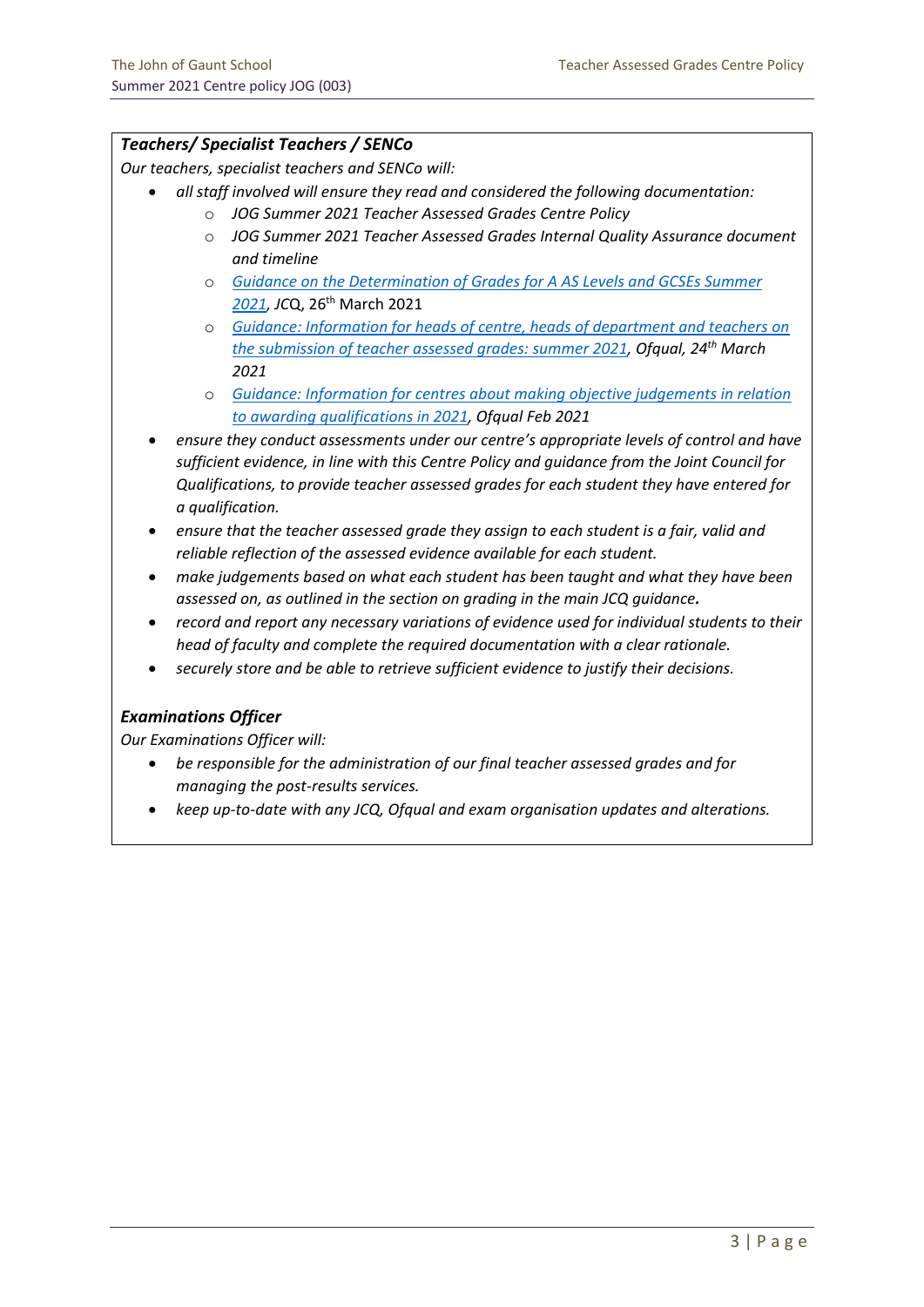## Training, support and guidance

This section of our Centre Policy outlines the training, support and guidance that our centre will provide to those determining teacher assessed grades this year.

#### **Training**

This section provides details of the approach our centre will take to *training, support and guidance in determining teacher assessed grades this year*

- *Teachers involved in determining grades in our centre will attend any centre-based training to help achieve consistency and fairness to all students, to include, but not limited to:*
	- o *Staff briefings on sharing best faculty internal quality assurance plans and minimum expectations*
	- o *Whole staff meetings sharing information and live Q & A sessions*
	- o *Twilight meetings to go through TAG evidence and how to determine grades, based on JCQ, Ofqual and exam organisation guidance documents*
	- o *DL and Head of Department training on the use of SISRA to analyse TAGs and how to compare to historical data (2017-2019)*
- *Extra time will be provided to ensure faculty level internal quality assurance is prioritised*
- *Teachers will engage fully with all training and support that has been provided by the Joint Council for Qualifications and the awarding organisations.*

#### **Support for Newly Qualified Teachers and teachers less familiar with assessment**

This section provides details of our approach to *training, support and guidance for newly qualified teachers and teachers less familiar with assessment*

- *We will provide mentoring from experienced teachers to NQTs and teachers less familiar with assessment.*
- *We will put in place additional internal reviews of teacher assessed grades for NQTs and other teachers as appropriate.*
- *We will utilise external markers within faculties to deliver extra assessment training where needed.*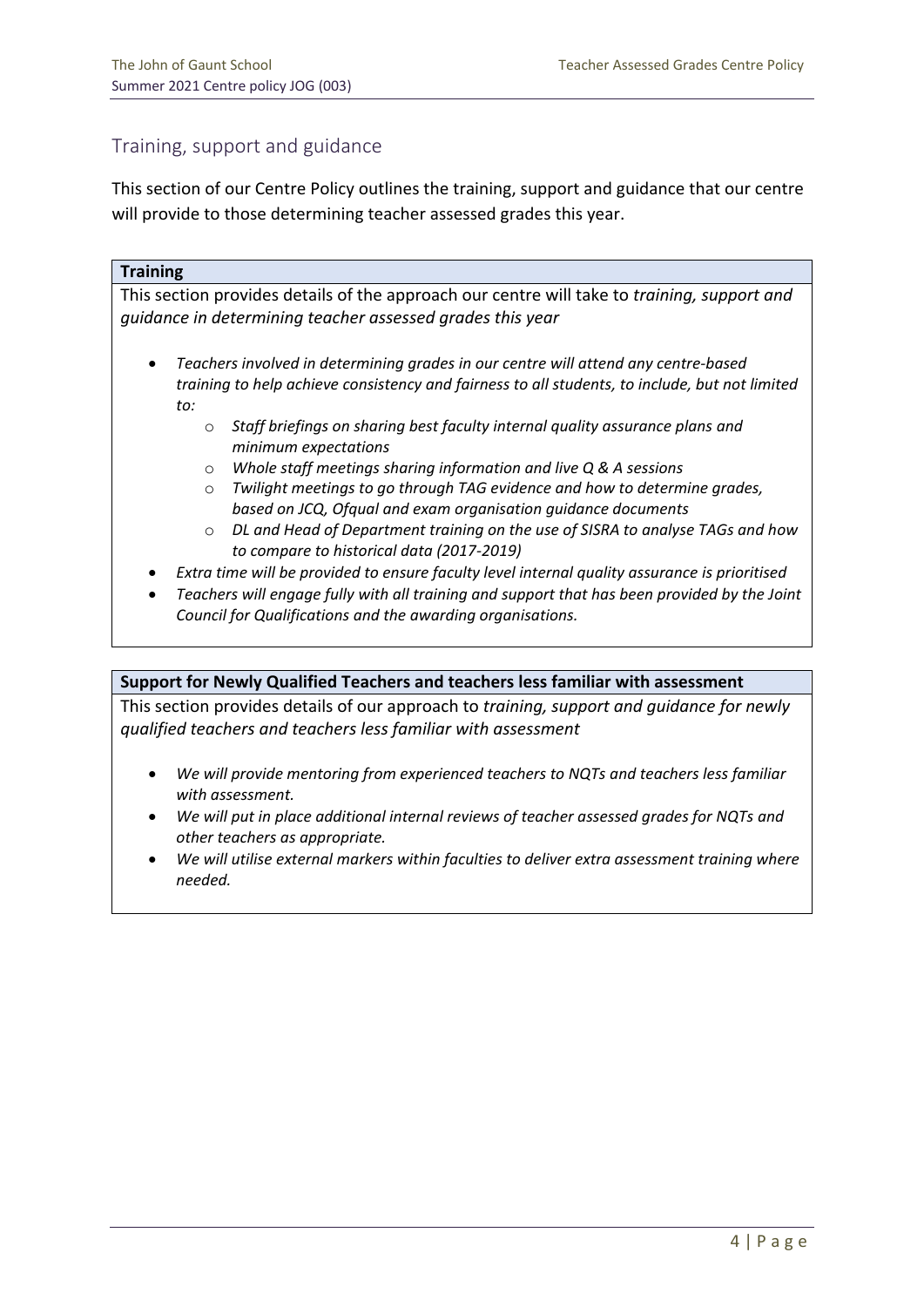## Use of appropriate evidence

This section of our Centre Policy indicates how our centre will give due regard to the section in the JCQ guidance entitled: *Guidance on grading for teachers*.

#### **A. Use of evidence**

This section gives details in relation to our use of evidence.

- *Teachers making judgements will have regard to the Ofqual Head of Centre guidance on recommended evidence, and further guidance provided by awarding organisations.*
- *All candidate evidence used to determine teacher assessed grades, and associated documentation, will be retained and made available for the purposes of external quality assurance and appeals.*
- *We will be using student work produced in response to assessment materials provided by our awarding organisation(s), including groups of questions, past papers or similar materials such as practice or sample papers.*
- *We will use non-exam assessment work, even if this has not been fully completed.*
- *We will use student work produced in centre-devised tasks that reflect the specification, that follow the same format as awarding organisation materials, and have been marked in a way that reflects awarding organisation mark schemes.*
- *We will use substantial class or homework (including work that took place during remote learning).*
- *We will use internal tests taken by pupils.*
- *We will use tracking data, passed on assessments, across the course of study.*
- *We will use mock exams taken over the course of study.*
- *We will use records of a student's capability and performance over the course of study in performance-based subjects such as music, drama and PE.*

*We provide further detail in the following areas:*

#### *Additional Assessment Materials*

- *If required, we will use additional assessment materials to give students the opportunity to show what they know, understand or can do in an area of content that has been taught but not yet assessed.*
- *If required, we will use additional assessment materials to give students an opportunity to show improvement, for example, to validate or replace an existing piece of evidence.*
- *If required, we will use additional assessment materials to support consistency of judgement between teachers or classes by giving everyone the same task to complete.*
- *We will combine and/or remove elements of questions where, for example, a multi-part question includes a part which focuses on an element of the specification that hasn't been taught.*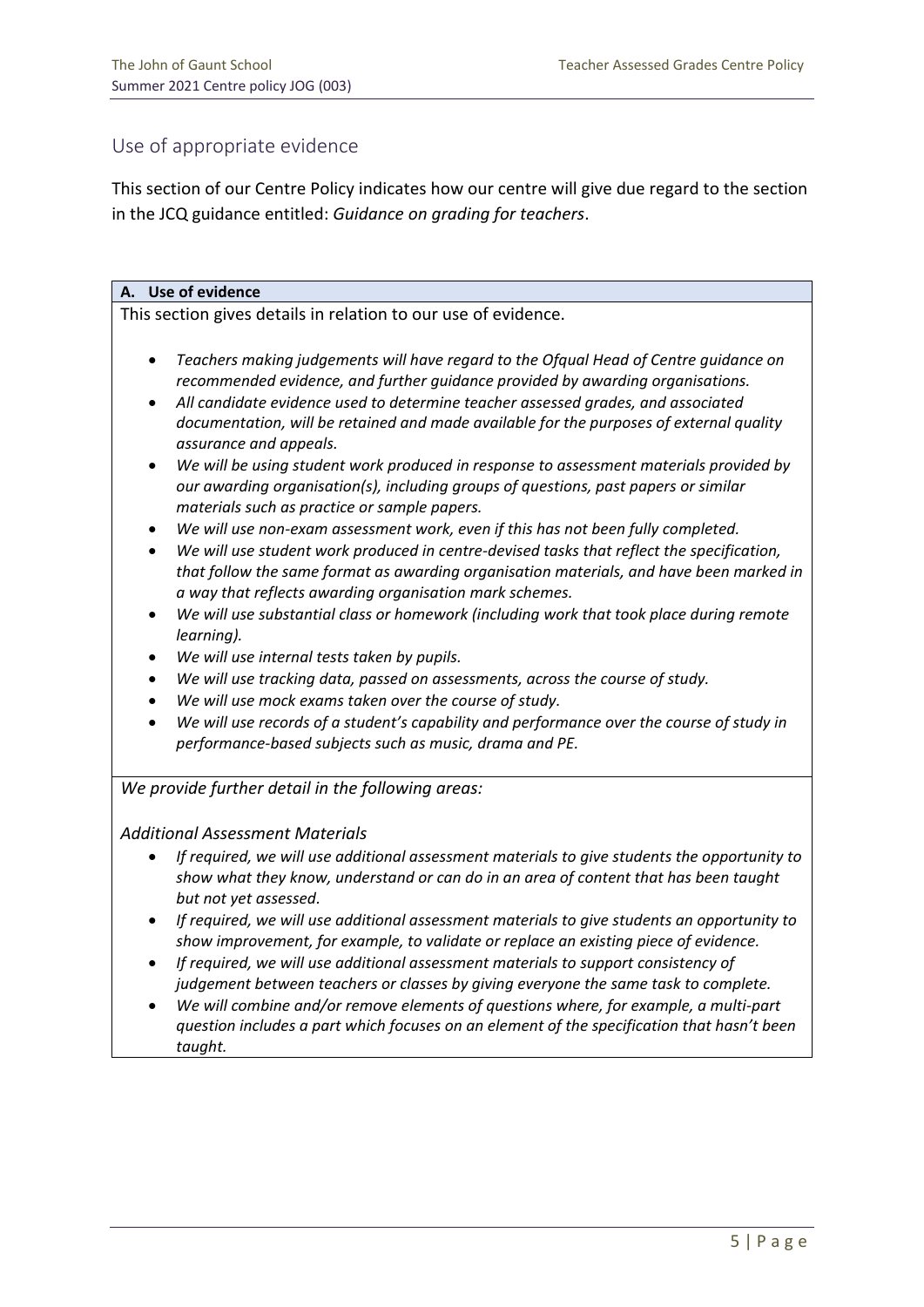*Our centre will ensure the appropriateness of evidence and balance of evidence in arriving at grades in the following ways:*

- *We will consider the level of control under which an assessment was completed, for example, whether the evidence was produced under high control and under supervision or at home.*
- *We will ensure that we are able to authenticate the work as the student's own, especially where that work was not completed within the school or college if it is to be used as a source of evidence.*
- *We will consider the limitations of assessing a student's performance when using assessments that have been completed more than once, or drafted and redrafted, where this is not a skill being assessed.*
- *We will consider the specification and assessment objective coverage of the assessment.*
- *We will consider the depth and breadth of knowledge, understanding and skills assessed, especially higher order skills within individual assessments.*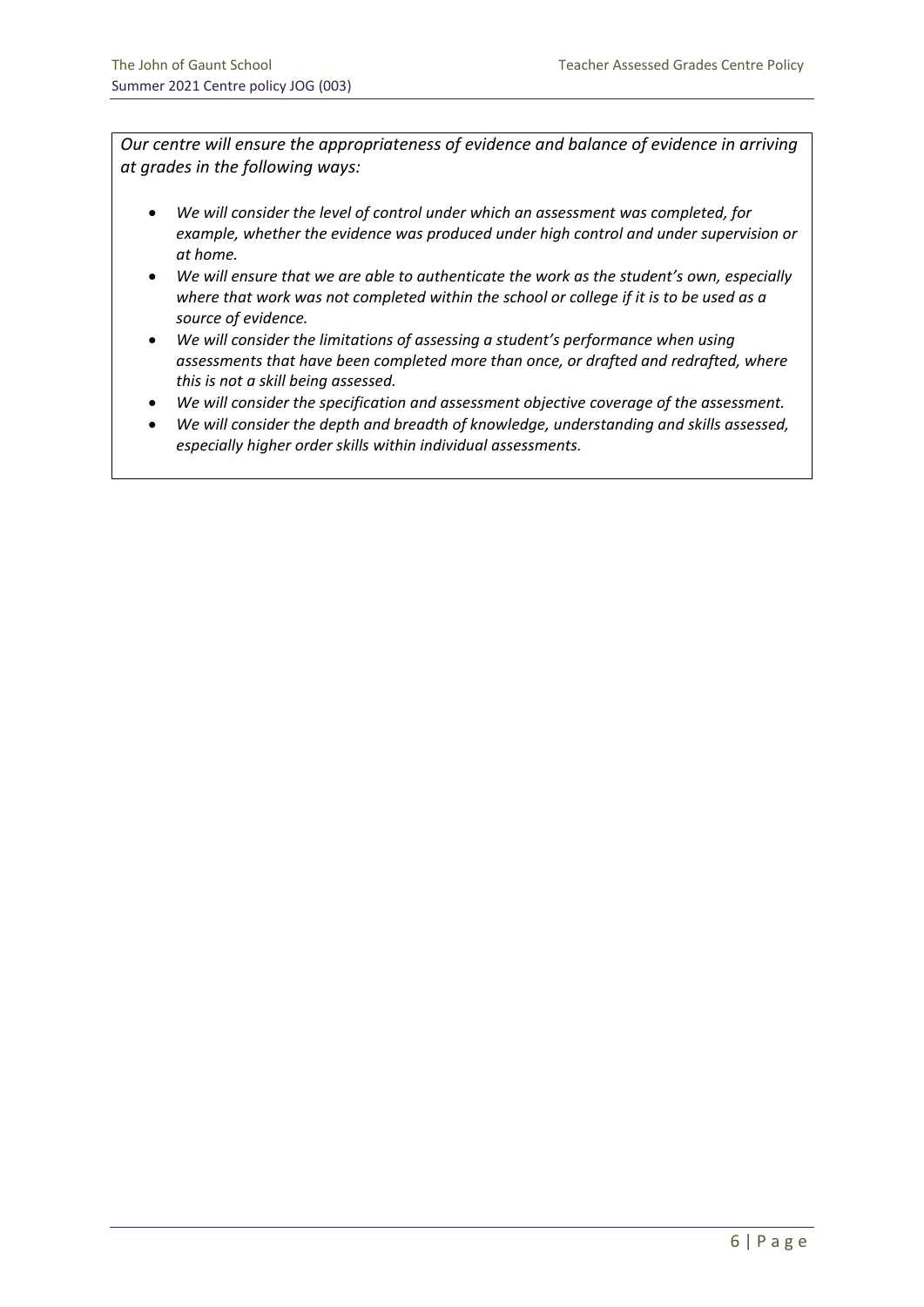## Determining teacher assessed grades

*This section of our Centre Policy outlines the approach our centre will take to awarding teacher assessed grades.*

#### **Awarding teacher assessed grades based on evidence**

We give details here of our centre's approach to awarding teacher assessed grades*.*

- *Our teachers will determine grades based on evidence which is commensurate with the standard at which a student is performing, i.e. their demonstrated knowledge, understanding and skills across the content of the course they have been taught.*
- *Our teachers will record how the evidence was used to arrive at a fair and objective grade, which is free from bias.*
- *Our Subject Leads will produce an Assessment Record for each subject cohort and will share this with their Director of Learning and SLT. Any necessary variations for individual students will also be shared.*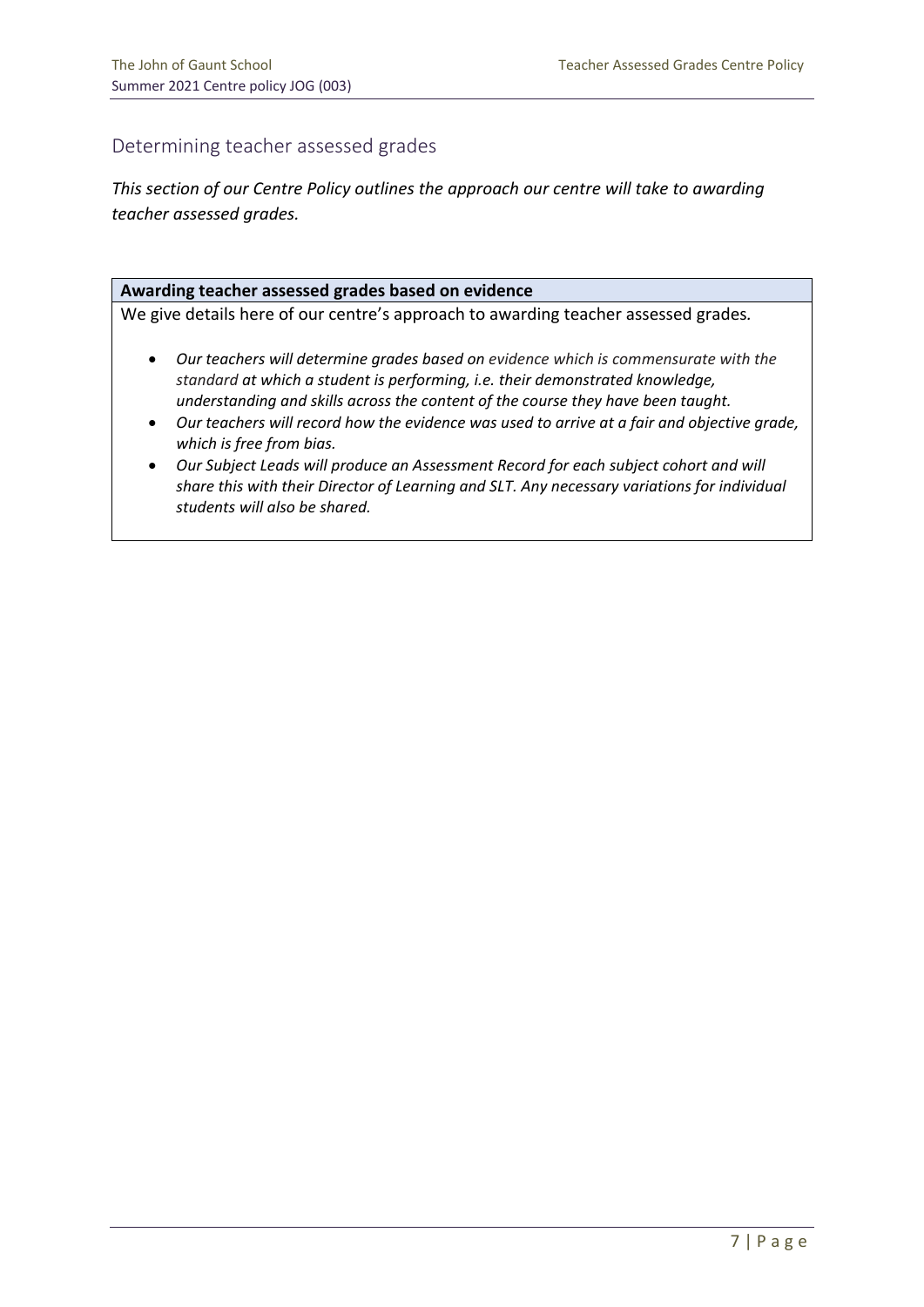## Internal quality assurance

This section of our Centre Policy outlines the approach our centre will take to ensure internal standardisation of teacher assessed grades, to ensure consistency, fairness and objectivity of decisions.

#### *Head of Centre Internal Quality Assurance and Declaration*

#### **Internal quality assurance**

This section gives details of our approach to internal standardisation, within and across subject departments.

- *We will ensure that all teachers involved in deriving teacher assessed grades read and understand this Centre Policy document.*
- *In subjects where there is more than one teacher and/or class in the department, we will ensure that our centre carries out an internal standardisation process.*
- *We will ensure that all teachers are provided with training (as seen in the training section and the Quality Assurance timeline) and support to ensure they take a consistent approach to:*
	- o *Arriving at teacher assessed grades*
	- o *Marking of evidence*
	- o *Reaching a holistic grading decision*
	- o *Applying the use of grading support and documentation*
- *We will conduct and 8 step internal standardisation across all grades and subjects.*
- *We will ensure that the Assessment Record will form the basis of internal standardisation and discussions across teachers to agree the awarding of teacher assessed grades.*
- *Directors of Learning will attend SLT meeting to talk through their Assessment Record, moderation and internal quality assurance.*
- *Where necessary, we will review and reflect on individual grading decisions to ensure alignment with the standards as outlined by our awarding organisation(s).*
- *Where appropriate, we will amend individual grade decisions to ensure alignment with the standards as outlined by our awarding organisation(s).*
- *Where there is only one teacher involved in marking assessments and determining grades, then the output of this activity will be reviewed by an appropriate member of staff within the centre.*
	- o *This will be their Director of Learning or SLT link.*
- *In respect of equality legislation, we will consider the range of evidence for students of different protected characteristics that are included in our internal standardisation.*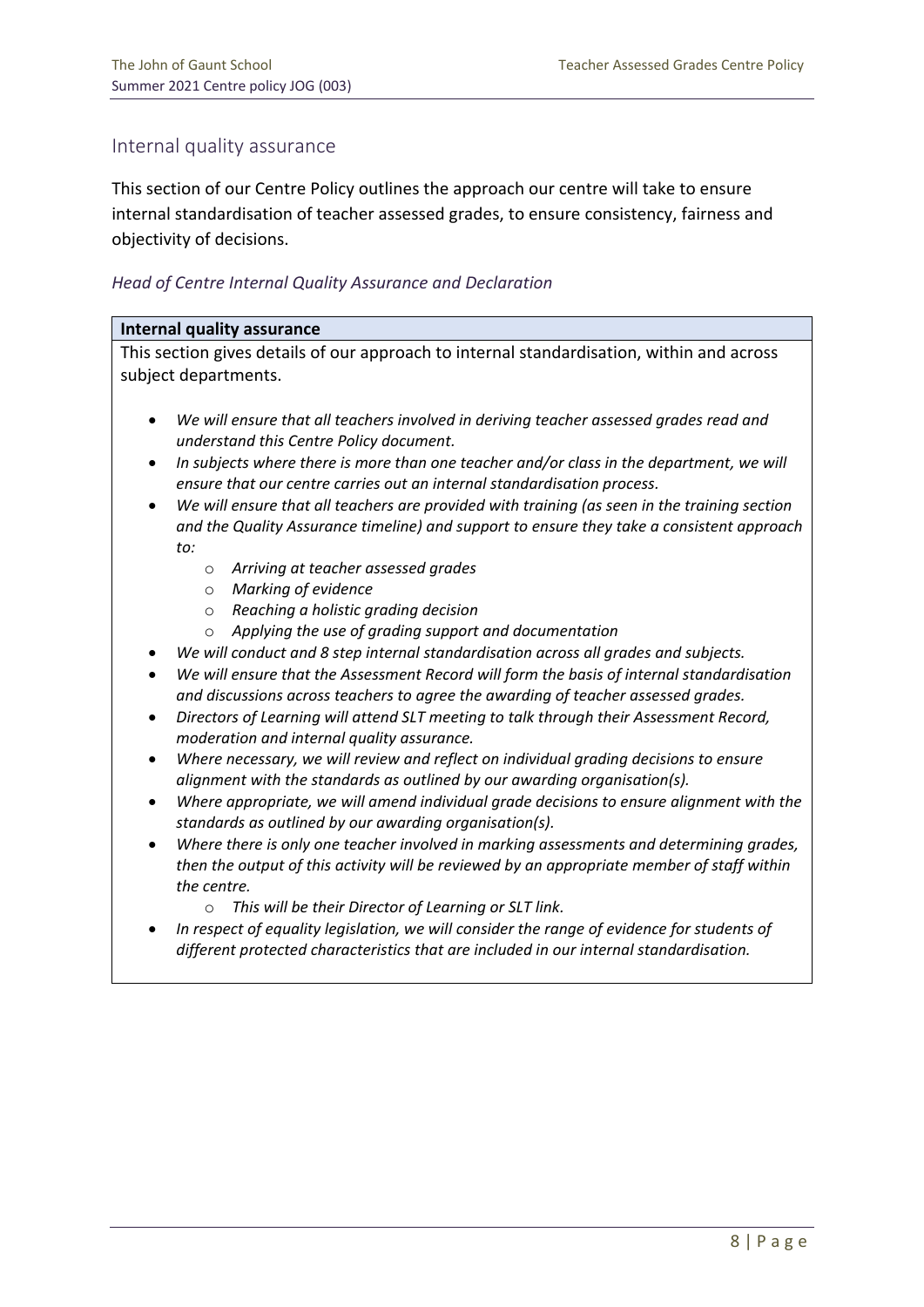## Comparison of teacher assessed grades to results for previous cohorts

This section of our Centre Policy outlines the approach we will take to compare our teacher assessed grades in 2021 with results from previous cohorts.

#### **Comparison of Teacher Assessed Grades to results for previous cohorts**

This section gives details of our internal process to ensure a comparison of teacher assessed grades at qualification level to results for previous cohorts in our centre taking the same qualification.

- *We will compile information on the grades awarded to our students in past June series in which exams took place (e.g. 2017 - 2019).*
- *Directors of Learning will be given data of historic awarding of grades per subject to allow for department level comparisons.*
- *We will consider the size of our cohort from year to year and the number of students opting for subjects.*
- *We will consider the stability of our centre's overall grade outcomes from year to year.*
- *We will consider both subject and centre level variation in our outcomes during the internal quality assurance process.*
- *We will prepare a succinct narrative on the outcomes of the review against historic data which, in the event of significant divergence from the qualifications-levels profiles attained in previous examined years, which address the reasons for this divergence. This commentary will be available for subsequent review during the QA process.*

*This section gives details of the approach our centre will follow if our initial teacher assessed grades for a qualification are viewed as overly lenient or harsh compared to results in previous years.*

- *We will compile historical data giving appropriate regard to potential mixtures of A\*-G and 9-1 grades in GCSEs. Where required, we will use the Ofqual guidance to convert legacy grades into the new 9 to 1 scale.*
- *We will bring together other data sources that will help to quality assure the grades we intend to award in 2021.*
- *We will detail the changes in leadership and overall school improvement over the last few years.*

*This section gives details of changes in our cohorts that need to be reflected in our comparisons.* 

• *We will omit subjects that we no longer offer from the historical data.*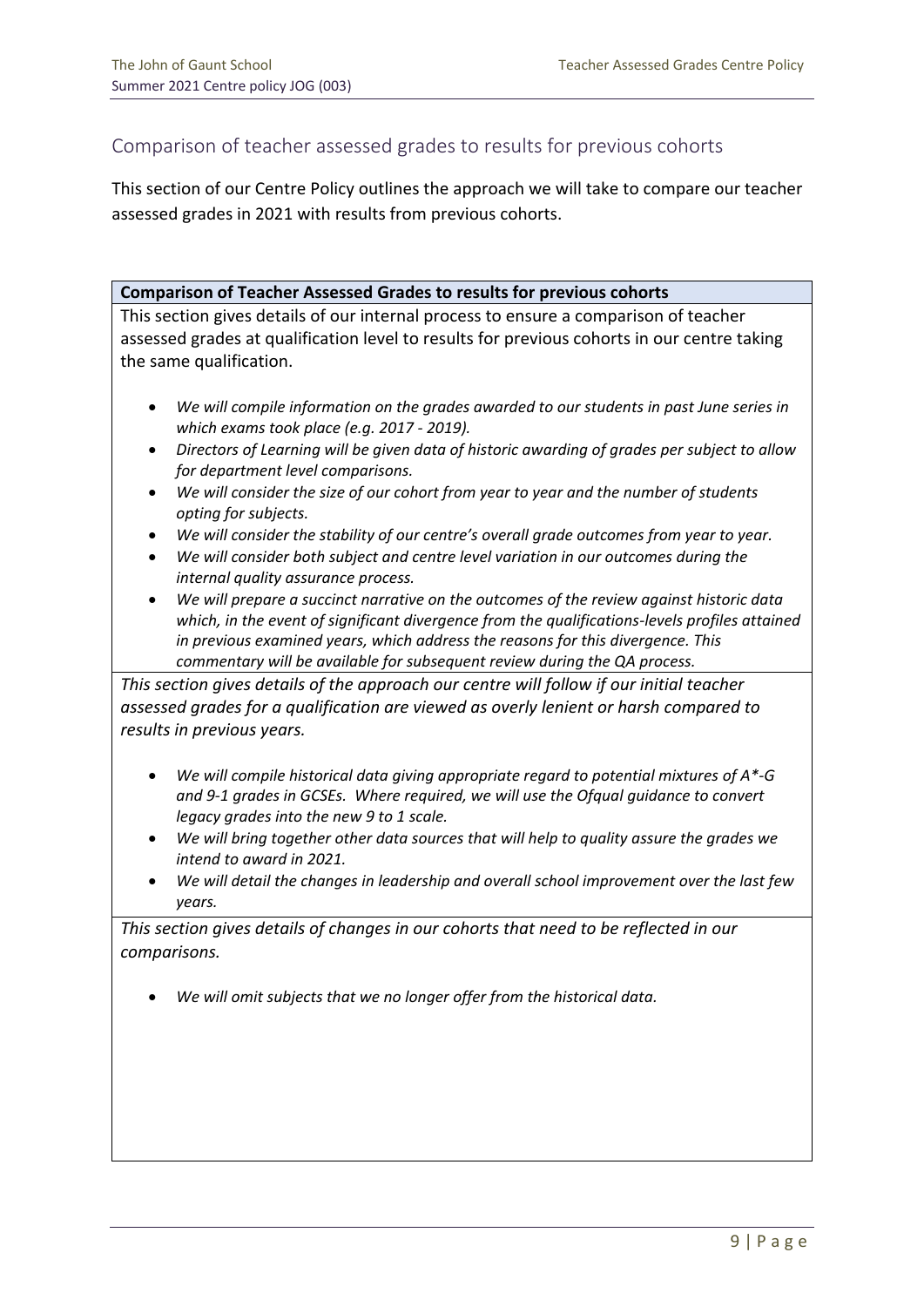## Access Arrangements and Special Considerations

This section of our Centre Policy outlines the approach our centre will take to provide students with appropriate access arrangements and take into account mitigating circumstances in particular instances.

#### **Reasonable adjustments and mitigating circumstances (special consideration)**

This section gives details of our approach to access arrangements and mitigating circumstances (special consideration).

- *Where students have agreed access arrangements or reasonable adjustments (for example a reader or scribe) we will make every effort to ensure that these arrangements are in place when assessments are being taken.*
- *All staff are aware of individual student access arrangements*
- *Where an assessment has taken place without an agreed reasonable adjustment or access arrangement and we feel that the performance was impacted, we will remove that assessment from the basket of evidence and alternative evidence obtained.*
- *Where illness or other personal circumstances might have affected performance in assessments used in determining a student's standard of performance, we will take account of this when making judgements.*
- *We will record, as part of the Assessment Record, how we have incorporated any necessary variations to take account of the impact of illness or personal circumstances on the performance of individual students in assessments.*
- *To ensure consistency in the application of Special Consideration, we will ensure all teachers have read and understood the document: JCQ – [A guide to the special](https://www.jcq.org.uk/wp-content/uploads/2020/08/A-guide-to-the-spec-con-process-202021-Website-version.pdf)  [consideration process, with effect from 1 September 2020](https://www.jcq.org.uk/wp-content/uploads/2020/08/A-guide-to-the-spec-con-process-202021-Website-version.pdf)*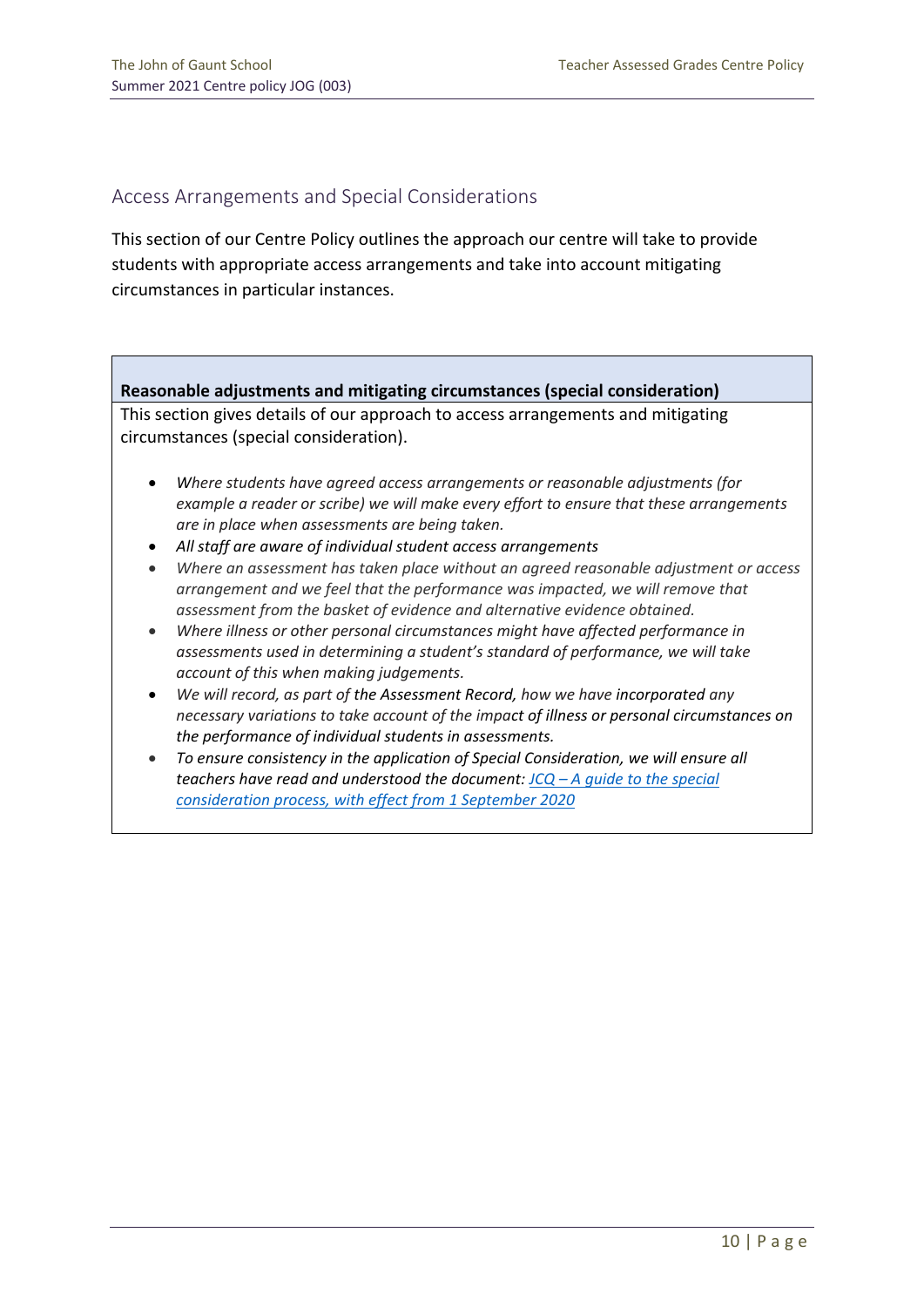## Addressing disruption/differential lost learning (DLL)

#### B. **Addressing Disruption/Differentiated Lost Learning (DLL)**

This section gives details of our approach to address disruption or differentiated lost teaching.

- *Teacher assessed grades will be determined based on evidence of the content that has been taught and assessed for each student, this may vary from subject to subject*
- *Directors of Learning attended SLT meetings to discuss curriculum plan in Dec 2020*
- *Students were able to achieve two mocks results during mock periods before Christmas and after Easter*
- *Mock 2 was based purely on content and skills covered. Omitted content or skills were documented and students were given clear lists of content covered so as to focus their revision accordingly. For most subjects omitted content was very limited as students have students a 3-year KS4.*
- *In the case of further disruption to learning, such as local lockdowns closing the school, virtual lessons via teams and remote assessments would be offered where necessary (as per the school COVID procedures)*
- *All staff are equipped to work remotely and can access the key areas of the school systems as required when not on site. Electronic records and evidence are still accessible.*
- *In the case of staff absence, the John of Gaunt School would follow our usual contingency procedures to ensure that disruption was minimised to the best of our ability.*
- *The John of Gaunt school has in place a Contingency plan and Disaster Recovery and Business continuity plan in case of a major IT system failure (for example data loss as a result of a cyber attack). Safeguards such as off-site back-ups of major systems would hopefully minimise disruption. Some of our data is stored in web-based systems which would still be accessible and staff have copies of data wherever possible.*
- *Year 11-13 students have had elongated days (when in school) from Sept 2020 (8:30 – 16:00) to give more time for curriculum depth and breadth. P6 sessions were delivered by their classroom teachers, with Fridays being extra core exam preparation sessions.*
- *A broad Easter revision timetable was put together for all Y11-13 students*
- *During the last lock-down all lessons were delivered live through teams where normal cycles of learning were followed*
- *Students that were not engaging on-line in years 11-13 were expected to attend school and log into their live lessons*
- *All students in Y11-13 that did not have access to technology were loaned laptops through all lock-downs or periods of self-isolation*
- *On-line lessons have been provided to all alternative provision students since Sept 2020 and these students have been given the opportunity to attempt mock papers at home or during designated times in school*
- *60 Y11 students have had two days intervention with Pet-Xi*
- *40 Y11 students have taken part in the NTP through MyTutor*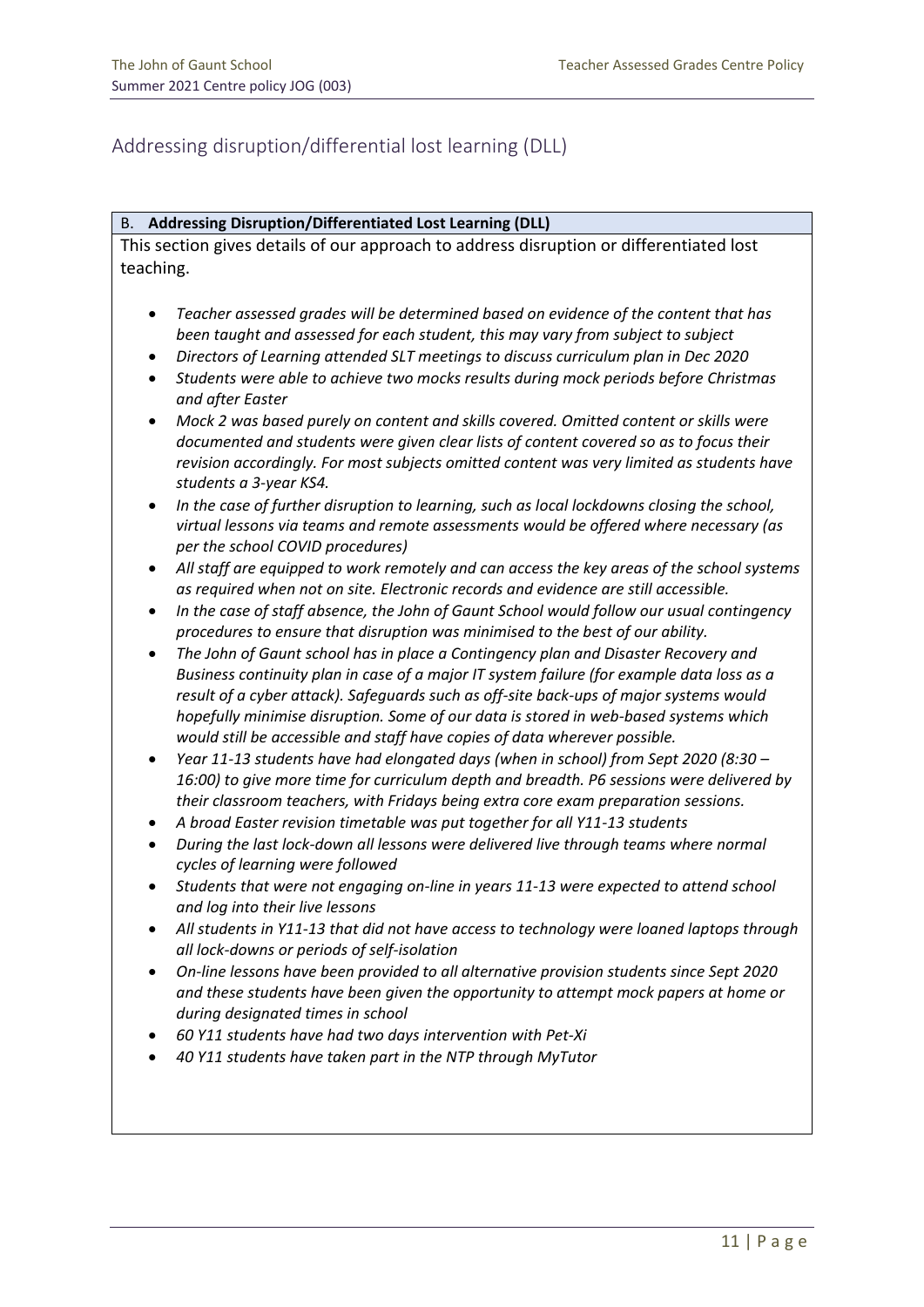## **Objectivity**

This section of our Centre Policy outlines the arrangements in place to ensure objectivity of decisions.

#### **Objectivity**

This section gives a summary of the arrangements in place within our centre in relation to objectivity.

*Staff will fulfil their duties and responsibilities in relation to relevant equality and disability legislation.*

*Senior Leaders, Heads of Department and Centre will consider:*

- *sources of unfairness and bias (situations/contexts, difficulty, presentation and format, language, conditions for assessment, marker preconceptions);*
- *how to minimise bias in questions and marking and hidden forms of bias); and*
- *bias in teacher assessed grades.*

*To ensure objectivity, all staff involved in determining teacher assessed grades will be made aware that:*

- *unconscious bias can skew judgements;*
- *the evidence presented should be valued for its own merit as an indication of performance and attainment;*
- *teacher assessed grades should not be influenced by candidates' positive or challenging personal circumstances, character, behaviour, appearance, socio-economic background, or protected characteristics;*
- *unconscious bias is more likely to occur when quick opinions are formed.*
- *blind marking is a way to avoid unconscious bias.*

*Our internal standardisation process will help to ensure that there are different perspectives to the quality assurance process.*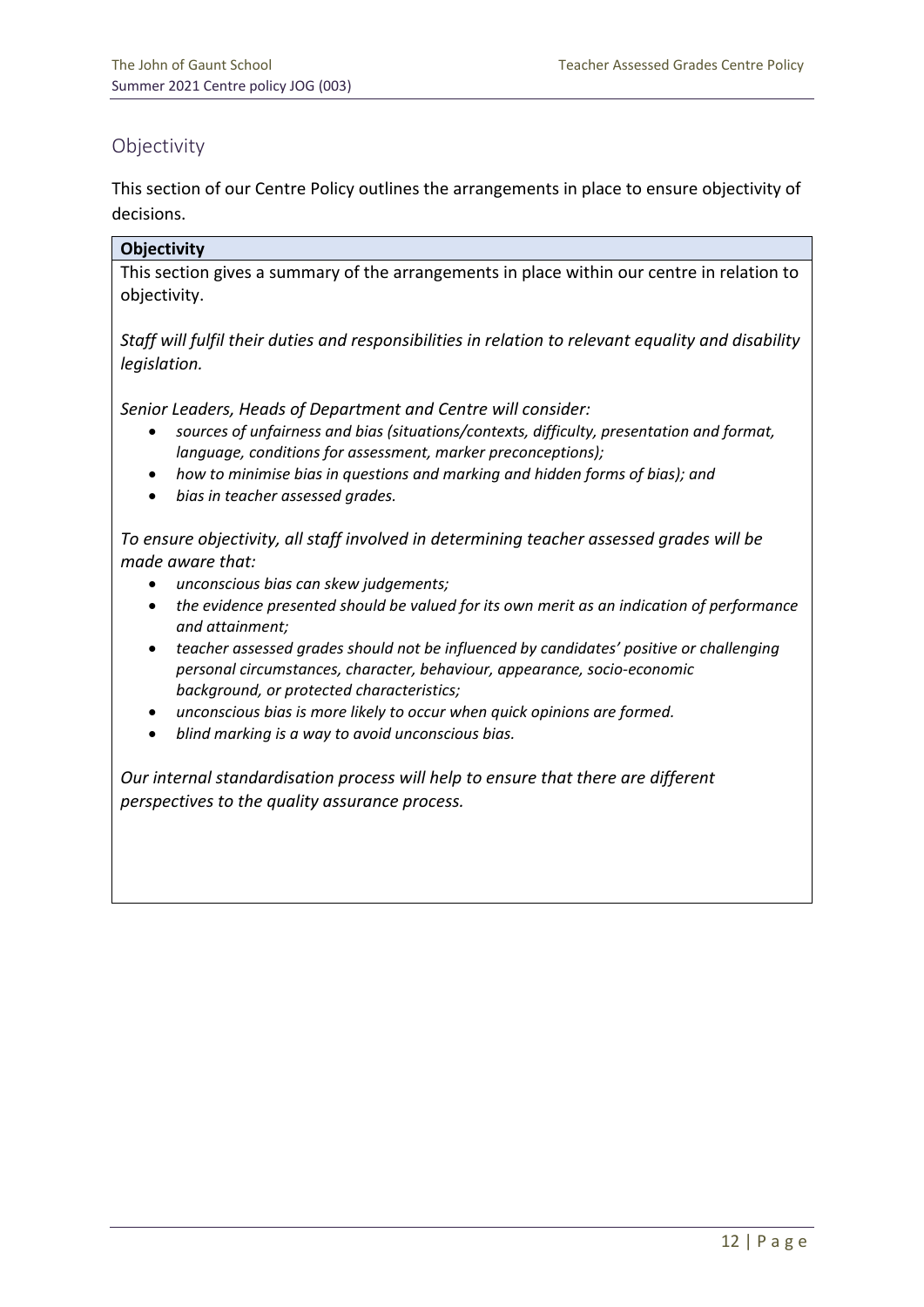## Recording decisions and retention of evidence and data

This section of our Centre Policy outlines our arrangements to recording decisions and to retaining evidence and data.

|       | C. Recording Decisions and Retention of Evidence and Data                            |
|-------|--------------------------------------------------------------------------------------|
|       | This section outlines our approach to recording decisions and retaining evidence and |
| data. |                                                                                      |

- *We will ensure that teachers and Heads of Departments maintain records that show how the teacher assessed grades process operated, including the rationale for decisions in relation to individual marks/grades.*
- *We will ensure that evidence is maintained across a variety of tasks to develop a holistic view of each student's demonstrated knowledge, understanding and skills in the areas of content taught.*
- *We will put in place recording requirements for the various stages of the process to ensure the accurate and secure retention of the evidence used to make decisions.*
- *We will comply with our obligations regarding data protection legislation.*
- *We will ensure that the grades accurately reflect the evidence submitted.*
- *We will ensure that evidence is retained electronically or on paper in a secure centre-based system that can be readily shared with our awarding organisation(s).*
- *We will ensure that for any work assessed after the 24th March, transcripts will be retained securely for external quality assurance purposes.*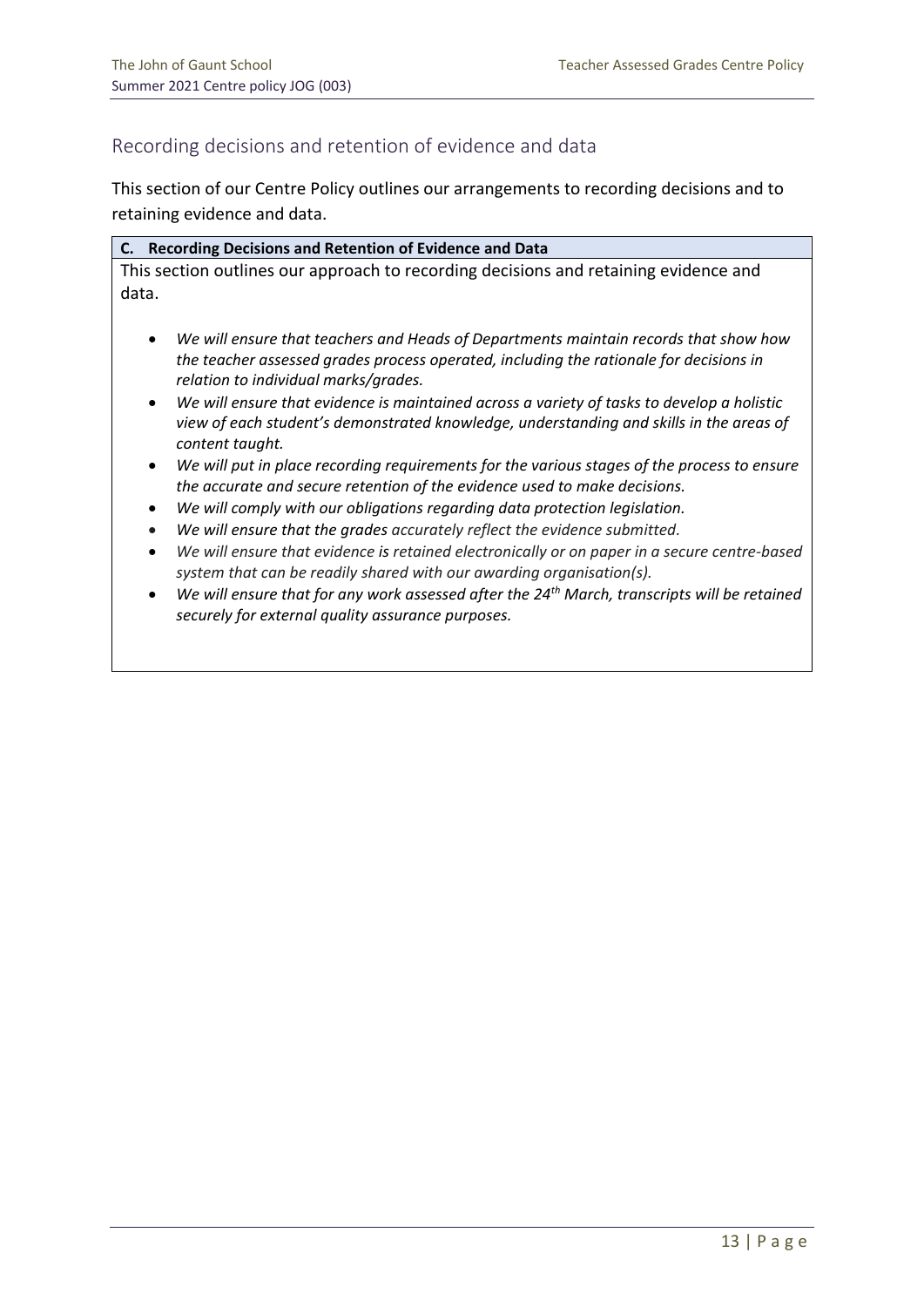## Authenticating evidence

#### **D. Authenticating evidence**

This section of our Centre Policy details the mechanisms in place to ensure that teachers are confident in the authenticity of evidence, and the process for dealing with cases where evidence is not thought to be authentic.

- *Robust mechanisms will be in place to ensure that teachers are confident that work used as evidence is the students' own and that no inappropriate levels of support have been given to students to complete it, either within the centre or with external tutors. These include, but are not limited to:*
	- o *The use of invigilated mocks and other supervised internal exams and performances will be used as a benchmark and professional judgements will be used*
	- o *The use of awarding bodies full examination papers and grade boundaries during mocks*
	- o *Students will sign a Student Declaration to authenticate their work, if used for evidence*
- *It is understood that awarding organisations will investigate instances where it appears evidence is not authentic. We will follow all guidance provided by awarding organisations to support these determinations of authenticity.*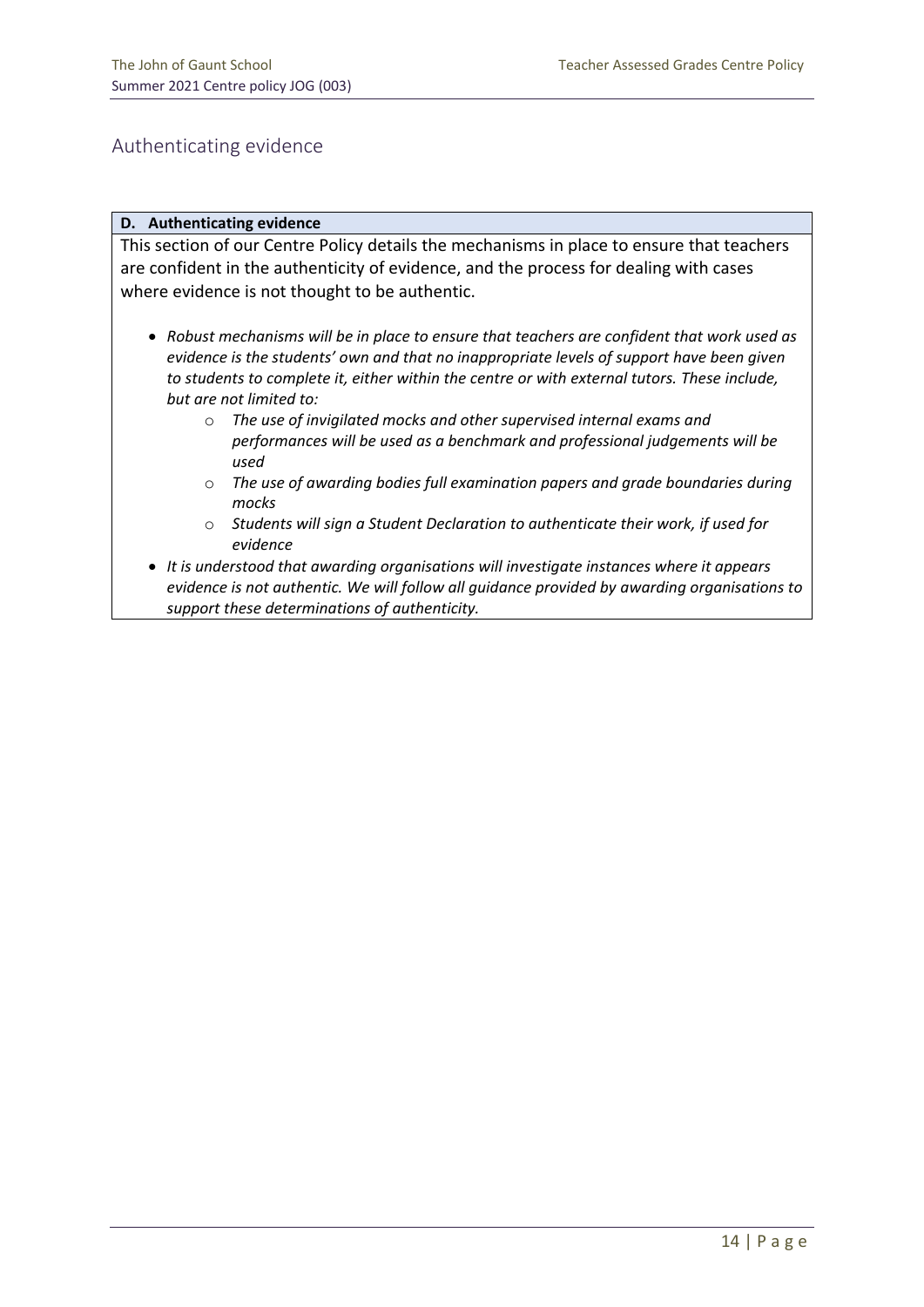## Confidentiality, malpractice and conflicts of interest

#### *Confidentiality*

*This section of our Centre Policy outlines the measures in place to ensure the confidentiality of the grades our centre determines, and to make students aware of the range of evidence on which those grades will be based.*

#### **A. Confidentiality**

*This section details the measures in place in our centre to maintain the confidentiality of grades, while sharing information regarding the range of evidence on which the grades will be based.* 

- *All staff involved have been made aware of the need to maintain the confidentiality of teacher assessed grades.*
- *All teaching staff have been briefed on the requirement to share details of the range of evidence on which students' grades will be based, while ensuring that details of the final grades remain confidential.*
- *Relevant details from this Policy, including requirements around sharing details of evidence and the confidentiality requirements, have been shared with parents/guardians.*

#### *Malpractice*

This section of our Centre Policy outlines the measures in place to prevent malpractice and other breaches of exam regulations, and to deal with such cases if they occur.

#### **B. Malpractice**

*This section details the measures in place in our centre to prevent malpractice and, where that proves impossible, to handle cases in accordance with awarding organisation requirements.*

- *Our general centre policies regarding malpractice, maladministration and conflicts of interest have been reviewed to ensure they address the specific challenges of delivery in Summer 2021.*
- *All staff involved have been made aware of these policies, and have received training in them as necessary.*
- *All staff involved have been made aware of the specific types of malpractice which may affect the Summer 2021 series including:*
	- o *breaches of internal security;*
	- o *deception;*
	- o *improper assistance to students;*
	- o *failure to appropriately authenticate a student's work;*
	- o *over direction of students in preparation for common assessments;*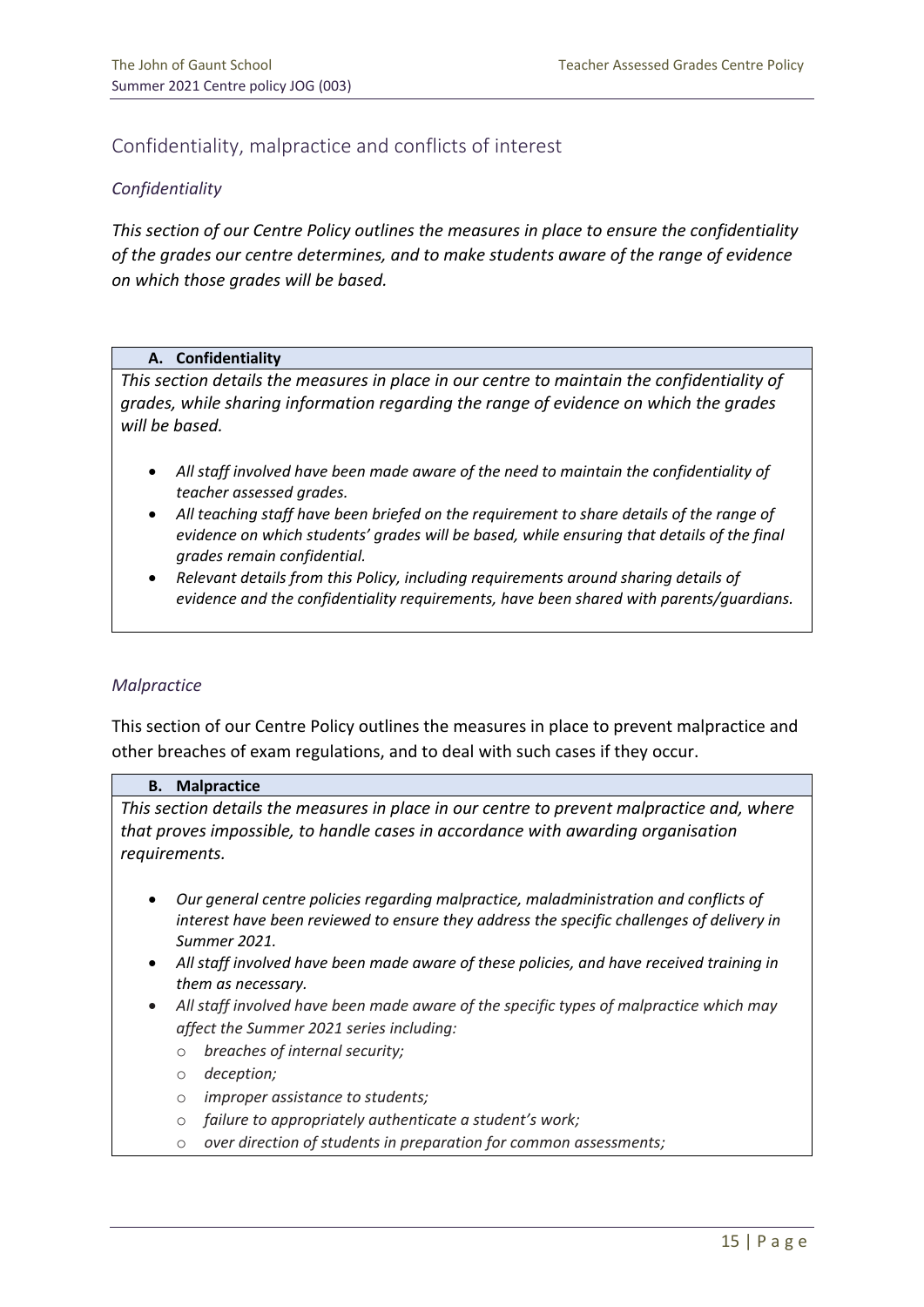- o *allegations that centres submit grades not supported by evidence that they know to be inaccurate;*
- o *centres enter students who were not originally intending to certificate a grade in the Summer 2021 series;*
- o *failure to engage as requested with awarding organisations during the External Quality Assurance and appeal stages; and*
- o *failure to keep appropriate records of decisions made and teacher assessed grades.*
- *The consequences of malpractice or maladministration as published in the JCQ guidance: [JCQ Suspected](https://www.jcq.org.uk/exams-office/malpractice/jcq-suspected-malpractice-policies-and-procedures-2019-2020) Malpractice: Policies and Procedures and including the risk of a delay to students receiving their grades, up to, and including, removal of centre status have been outlined to all relevant staff.*

#### *Conflicts of Interest*

This section of our Centre Policy outlines the measures in place to address potential conflicts of interest.

#### **C. Conflicts of Interest**

*This section details our approach to addressing conflicts of interest, and how we will respond to such allegations.*

- *To protect the integrity of assessments, all staff involved in the determination of grades must declare any conflict of interest such as relationships with students to our Head of Centre for further consideration.*
- *Our Head of Centre will take appropriate action to manage any conflicts of interest arising with centre staff in accordance with the JCQ documents - [General Regulations](https://www.jcq.org.uk/wp-content/uploads/2020/09/Gen_regs_approved_centres_20-21_FINAL.pdf)  [for Approved Centres, 1 September 2020 to 31 August 2021.](https://www.jcq.org.uk/wp-content/uploads/2020/09/Gen_regs_approved_centres_20-21_FINAL.pdf)*
- *We will also carefully consider the need to separate duties and personnel to ensure fairness in later process reviews and appeals.*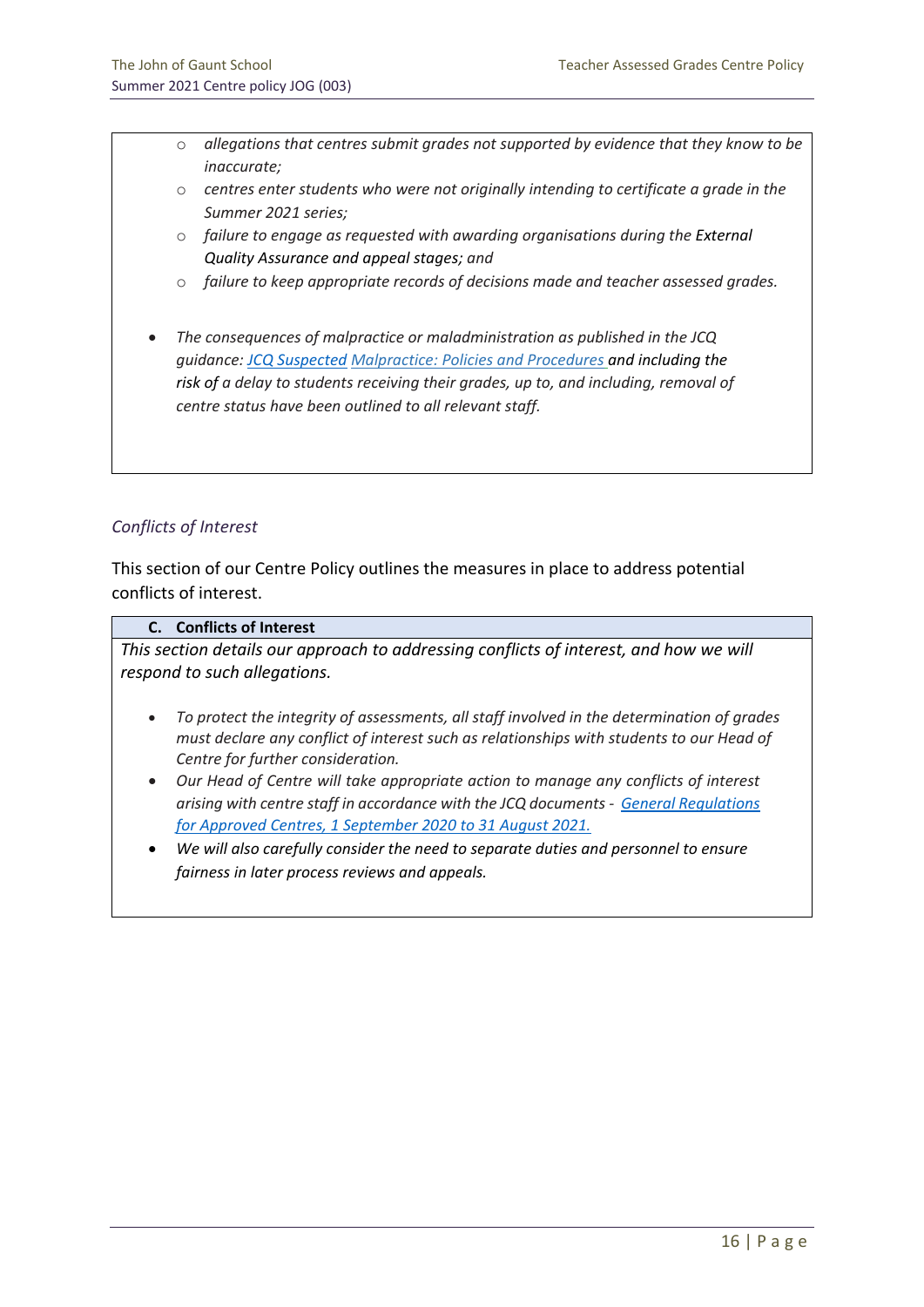## Private candidates

Whilst we do not accept external private candidates, we do have a small number of our 'on roll' post-16 students entered for additional subjects they have not been taught at our centre and some students from another local centre (Clarendon Academy, Centre 66639) who are enrolled as 'guests' to attend lessons for certain subjects as part of a reciprocal agreement. Tracking and assessment data is regularly shared with the home centre to monitor the progress of our respective students for the subjects taught at the partner school. The two schools operate independently, but have a well-established successful relationship with regards to this arrangement. This section of our Centre Policy outlines our approach to working with students in the above categories and may therefore fall under the definition of private candidates for this year.

#### **A. Private Candidates**

*This section details our approach to providing and quality assuring grades to Private Candidates.*

- *Wherever possible, our arrangements for assessing Private Candidates to arrive at appropriate grades are identical to the approaches utilised for internal candidates.*
- *Where it has been necessary to utilise different approaches, the JCQ Guidance on Private Candidates has been followed and any divergences from our approach for internal candidates have been recorded on the appropriate class/student documentation.*
- *In undertaking the review of cohort grades in conjunction with our centre results profiles from previous examined years, the grades determined by our centre for Private Candidates have been excluded from our analysis.*
- *Students attending the John of Gaunt School from Clarendon Academy for lessons 'and those John of Gaunt students attending lessons at the Clarendon Academy as 'guest pupils' at the other centre, have completed the same assessments as home students and will be assessed alongside the rest of the class and teacher judgements made in exactly the same way as for the rest of the class concerned.*
- *Entries have been processed in accordance with our normal working practice as part of this reciprocal agreement, since students had completed the UCAS process prior to the cancellation of exams and issuing of new guidance. This means the following :* 
	- o *that students have been entered by the Centre where they have attended lessons for subjects where there is an NEA element (for example A Level Computer Science). They will be treated as internal candidates for the purposes of TAGs, just as they are in a 'normal' exam year.*
	- o *that students have been entered by their home centre for subjects where there is no NEA element (eg Sociology), regardless of where teaching for this subject has taken place.*
- *Some courses are only run at one centre, but even where the same specification is offered by both schools, each centre runs their course independently, making it unfair to attempt to judge the two cohorts together using the same evidence, as they have followed a different curriculum plan and have often not opted for the same topics. Evidence and grade decisions for these students will be generated by*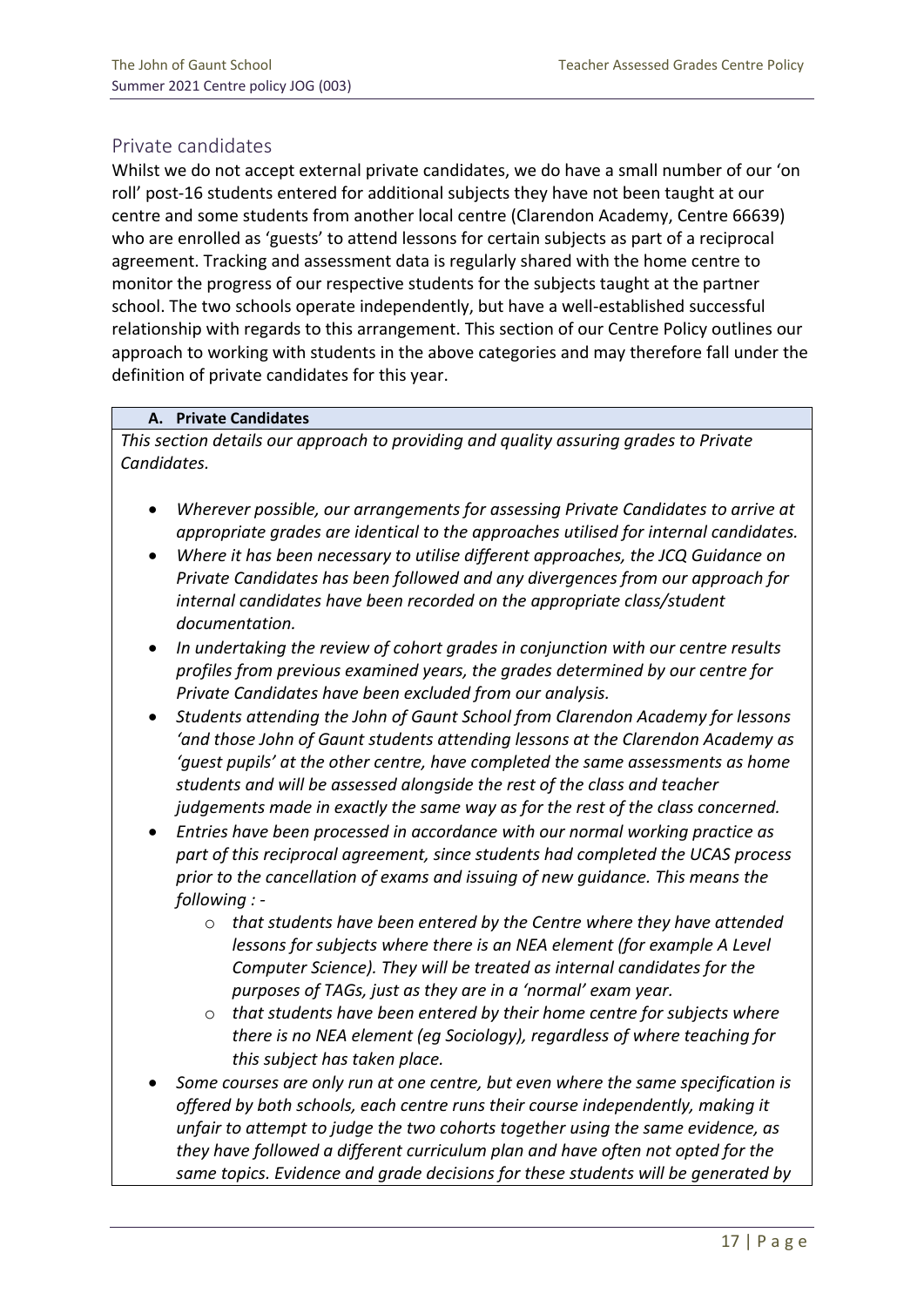*the teaching centre using the same process outlined above in accordance with their approved Centre policy, but will be shared with the entering centre for the purposes of TAGs.* 

• *For the John of Gaunt school, the Head of Centre will check that he is satisfied that the correct JCQ processes have been followed and that the evidence supplied is of comparable scope to that required by our Centre policy before signing off on these TAGS.*

## External Quality Assurance

This section of our Centre Policy outlines the arrangements in place to comply with awarding organisation arrangements for External Quality Assurance of teacher assessed grades in a timely and effective way.

#### **A. External Quality Assurance**

*This section outlines the arrangements we have in place to ensure the relevant documentation and assessment evidence can be provided in a timely manner for the purposes of External Quality Assurance sampling, and that staff can be made available to respond to enquiries.*

- *All staff involved have been made aware of the awarding organisation requirements for External Quality Assurance as set out in the JCQ Guidance.*
- *All necessary records of decision-making in relation to determining grades have been properly kept and can be made available for review as required.*
- *All student evidence on which decisions regarding the determination of grades has been retained and can be made available for review as required.*
- *Instances where student evidence used to decide teacher assessed grades is not available, for example where the material has previously been returned to students and cannot now be retrieved, will be clearly recorded.*
- *All staff involved have been briefed on the possibility of interaction with awarding organisations during the different stages of the External Quality Assurance process and can respond promptly and fully to enquiries, including attendance at Virtual Visits should this prove necessary.*
- *Arrangements are in place to respond fully and promptly to any additional requirements/reviews that may be identified as a result of the External Quality Assurance process.*
- *Staff have been made aware that a failure to respond fully and effectively to such additional requirements may result in further action by the awarding organisations, including the withholding of results.*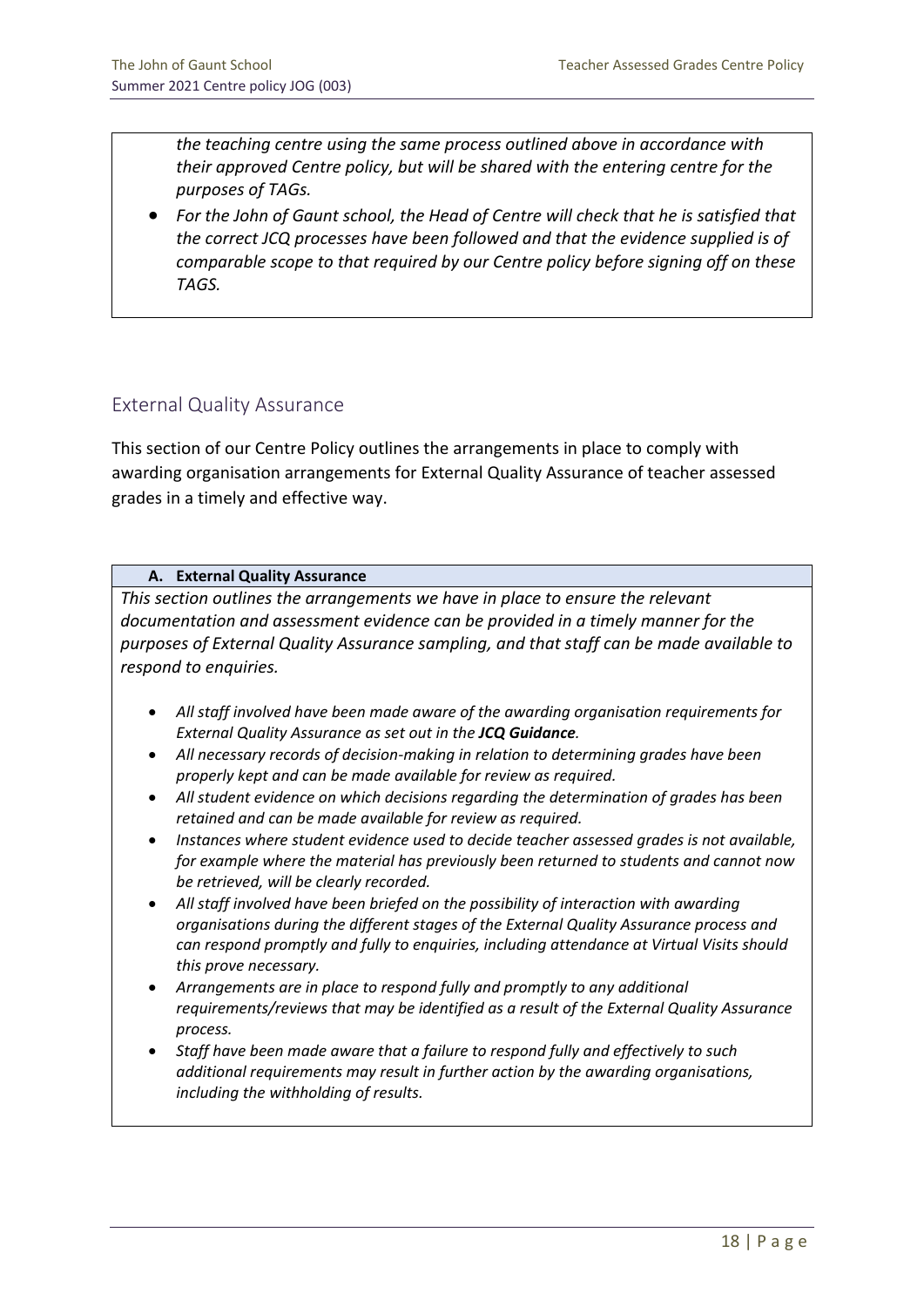## Results

This section of our Centre Policy outlines our approach to the receipt and issue of results to students and the provision of necessary advice and guidance.

#### **A. Results**

*This section details our approach to the issue of results to students and the provision of advice and guidance.*

- *All staff involved have been made aware of the specific arrangements for the issue of results in Summer 2021, including the issuing of A/AS and GCSE results in the same week.*
- *Arrangements will be made to ensure the necessary staffing, including exams office and support staff, to enable the efficient receipt and release of results to our students.*
- *Arrangements will be in place for the provision of all necessary advice, guidance and support, including pastoral support, to students on receipt of their results.*
- *Such guidance will include advice on the appeals process in place in 2021 (see below).*
- *Appropriate staff will be available to respond promptly to any requests for information from awarding organisations, for example regarding missing or incomplete results, to enable such issues to be swiftly resolved.*
- *Parents/guardians have been made aware of arrangements for results days.*